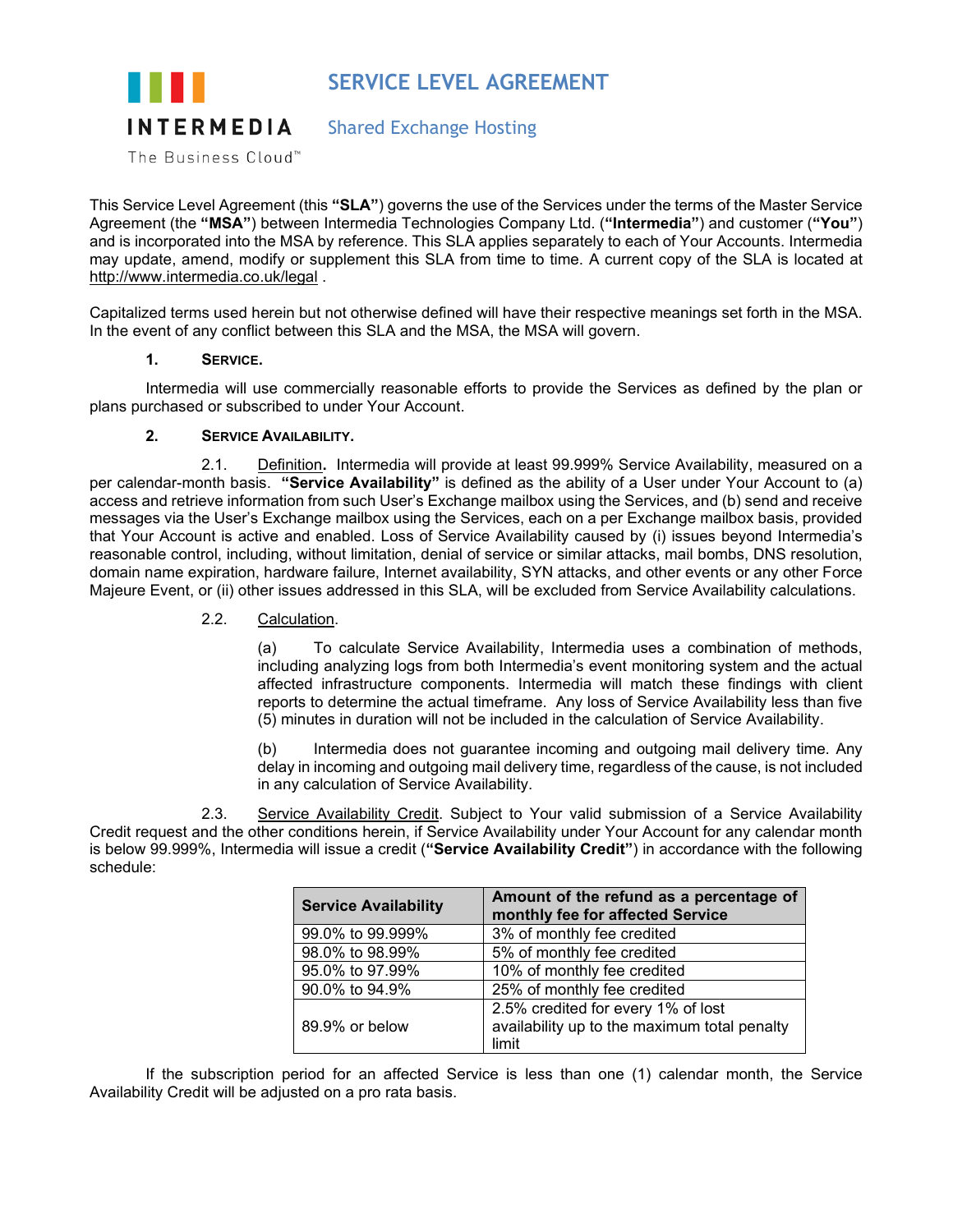To request a Service Availability Credit, (a) Your Account must be in good standing with Intermedia, (b) You must open a technical support ticket in the administrative control panel reporting an apparent Service interruption within seventy-two (72) hours of the event, and (c) You must send an email or written Service Availability Credit request to the billing department at [billing@intermedia.co.uk](mailto:billing@intermedia.co.uk) in the month immediately following the month for which You are requesting a Service Availability Credit. Service Availability Credit requests must include Your Account name or Account number and the dates and specific times for which You are requesting Service Availability Credits.

Intermedia will compare information provided by You to the data referenced in Section 2.2 above. A Service Availability Credit will be issued only if Intermedia confirms from such data that a Service Availability Credit is available.

Intermedia will calculate the Service Availability Credit based on the type of particular Service for which Service Availability was below the prescribed level, the fees for the particular Service, and the percentage of overall individual Exchange mailboxes or other units adversely affected. For example, if the Service Availability Credit pertains to the Service Availability of two (2) Exchange mailboxes out of two hundred (200) Exchange mailboxes purchased, the Service Availability Credit would be calculated as one percent (1%) times the monthly fee for the Exchange mailboxes times the percentage of the monthly fee credited.

#### **3. EXCHANGE 2010 AND 2013 RECOVERY CREDIT (APPLIES SOLELY TO EXCHANGE 2010 AND 2013 PLANS).**

*Note: Intermedia does not (i) maintain historical back-up copies for the purpose of point in time data recovery or (ii) guarantee that backups will be made. Intermedia strongly urges customers to back-up Data (including all mailbox and public folder data) themselves or to arrange for third-party backup services.*

**"Exchange Data"** means Data in Your Account that consists solely of Microsoft Exchange 2010 and 2013 mailboxes and public folders. If Your Exchange Data (a) becomes corrupted in Your Intermedia-hosted Exchange 2010 or 2013 database, or (b) is lost due to a direct failure of the relevant Intermedia hardware or datacenter where Your Exchange Data is hosted (each, an **"Event"**), and Intermedia fails to restore Your Exchange Data to the last known good state, as determined by Intermedia, within five (5) business days of your initial submission of a technical support ticket in the administrative control panel reporting Exchange Data loss, Intermedia will issue a credit (**"Recovery Credit"**) for the corresponding amount stated in the table:

| Amount of Exchange Data that Intermedia was not<br>able to restore | <b>Recovery Credit</b> |
|--------------------------------------------------------------------|------------------------|
| Less than 24 hours of Exchange Data                                | 25% of monthly fee     |
| 24 hours to 48 hours of Exchange Data                              | 50% of monthly fee     |
| More than 48 hours of Exchange Data                                | 100% of monthly fee    |

To request a Recovery Credit, (a) Your Account must be in good standing with Intermedia, (b) You must open a Technical Support Ticket in the administrative control panel reporting Exchange Data loss within seventy-two (72) hours of the Event, and (c) You must send an email or written Recovery Credit request to the Billing Department at [billing@intermedia.co.uk](mailto:billing@intermedia.co.uk) in the month immediately following the month for which You are requesting a Recovery Credit. Recovery Credit requests must include Your Account name or Account number and the dates and specific periods of lost or corrupted Exchange Data for which You are requesting the Recovery Credit.

Intermedia will compare information provided by You to the actual Exchange Data that resides in Your Exchange 2010 or 2013 database. A Recovery Credit is issued only if Intermedia confirms an Exchange Data loss warranting the Recovery Credit. If Intermedia is unable to restore the relevant Exchange Data within five (5) business days of a valid Recovery Credit request, You will receive a monthly fee credit of one hundred percent (100%).

## **4. TOTAL CREDIT LIMITS; SOLE AND EXCLUSIVE REMEDIES.**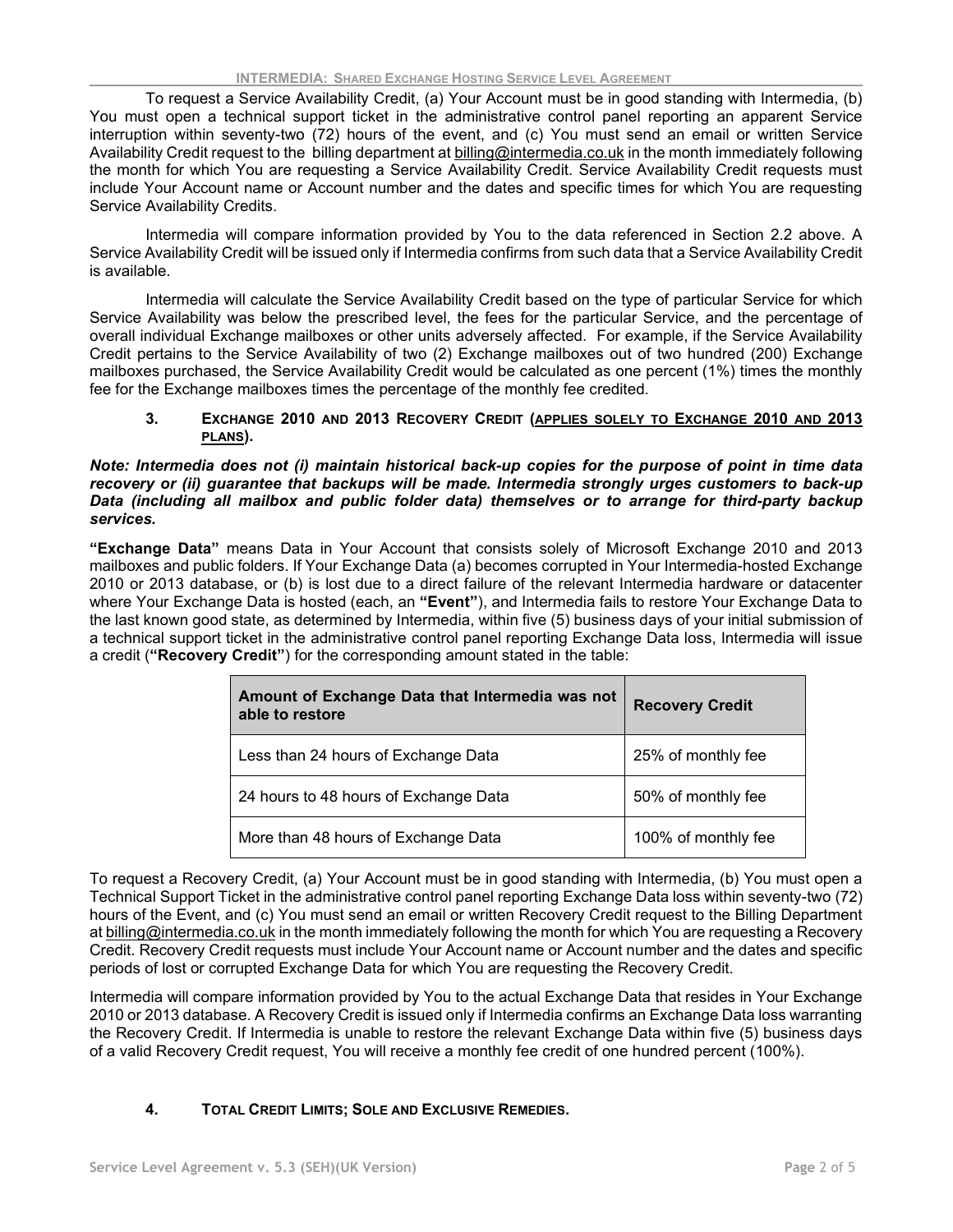4.1. Total Service Availability Credits*.* The total Service Availability Credit due to You for any Account may not exceed fifty percent (50%) of the monthly fees charged to that Account during the month for which the Service Availability Credit is to be issued, unless the amount to be credited is less than one dollar (\$1) in which case the credit amount will be one dollar (\$1). Only one (1) Service Availability Credit is available in any given calendar month. Notwithstanding anything set forth in the MSA with the exception of Section 8 of the MSA, or this SLA, the Service Availability Credit described in Section 2 of this SLA will be Your sole and exclusive remedy in connection with any loss of Service Availability as described in such section or breach by Intermedia of the MSA or this SLA.

4.2. Total Recovery Credits. The total Recovery Credit due to You for any Account may not exceed one hundred percent (100%) of the monthly fees charged to that Account during the month for which the Recovery Credit is to be issued. Only one Recovery Credit is available in any given month. Notwithstanding anything set forth in the MSA with the exception of Section 8 of the MSA, or this SLA, the Recovery Credit described in Section 3 will be Your sole and exclusive remedy for any losses arising from any Exchange Data loss.

4.3. Total Credit Limit. The total credits that You may be issued with respect to any calendar month, including the aggregate of Service Availability Credits and Recovery Credits, will not exceed one hundred and fifty percent (150%) of the monthly fees charged to the Account during the month for which all such credits are issued.

4.4. No Refund. Credits are applicable only toward use of the Service and are not convertible into cash or any type of refund.

## **5. TECHNICAL SUPPORT.**

Intermedia will use commercially reasonable efforts assist You, through Your authorized Account contacts, with setting up and configuring Your Account, accessing the Services, and resolving other issues related to the Services. Only Your authorized Account contacts may request information, changes, or technical support pursuant to the MSA. For more information, visit the technical support page of Intermedia's administrative control panel. Intermedia's technical support response time depends on the complexity of the inquiry and support request volume.

#### **6. MANAGEMENT.**

6.1. Account Management Tools. Through Your authorized contacts, You may manage Your Account with Intermedia's online management tools, the administrative control panel and end-user control panel. Intermedia will not be required to perform for You any task that can be done through the control panels.

6.2. Custom Configuration. Requests for modification to the standard configuration of the Services will be considered on a case-by-case basis. Approval of such modifications will be at Intermedia's sole discretion. Intermedia does not guarantee any particular result from non-standard configurations nor can it be held liable in any way for Service performance changes or failures which result from non-standard configurations.

6.3. Additional Services. For tasks that cannot be performed through the administrative control panel, You may request that Intermedia perform professional services on a time and materials basis. The request will include a detailed description of work and the authorized amount of time, in half hour increments, to perform the work. Intermedia may evaluate and revise the request (including the estimated number of hours to perform the work) and reserves the right, in its sole discretion, to decline any request. Any additional services will be performed at Intermedia's standard published rates, provided that any emergency services that require commencement within twenty-four (24) hours will be charged at one and a half (1.5) times Intermedia's standard published rate. Intermedia will use commercially reasonable efforts to perform requested additional services. However, it does not guarantee any particular result from performance of additional services or make any representations or warranties regarding such additional services nor can it be held liable in any way (including for any credits) for Service performance changes or failures which result from performing tasks requested by You. Intermedia may require a separate agreement for any of these additional services.

#### **7. MAINTENANCE.**

7.1. Scheduled Maintenance. In order to maintain performance and security of the Services, Intermedia performs scheduled maintenance within its published maintenance windows. This may require specific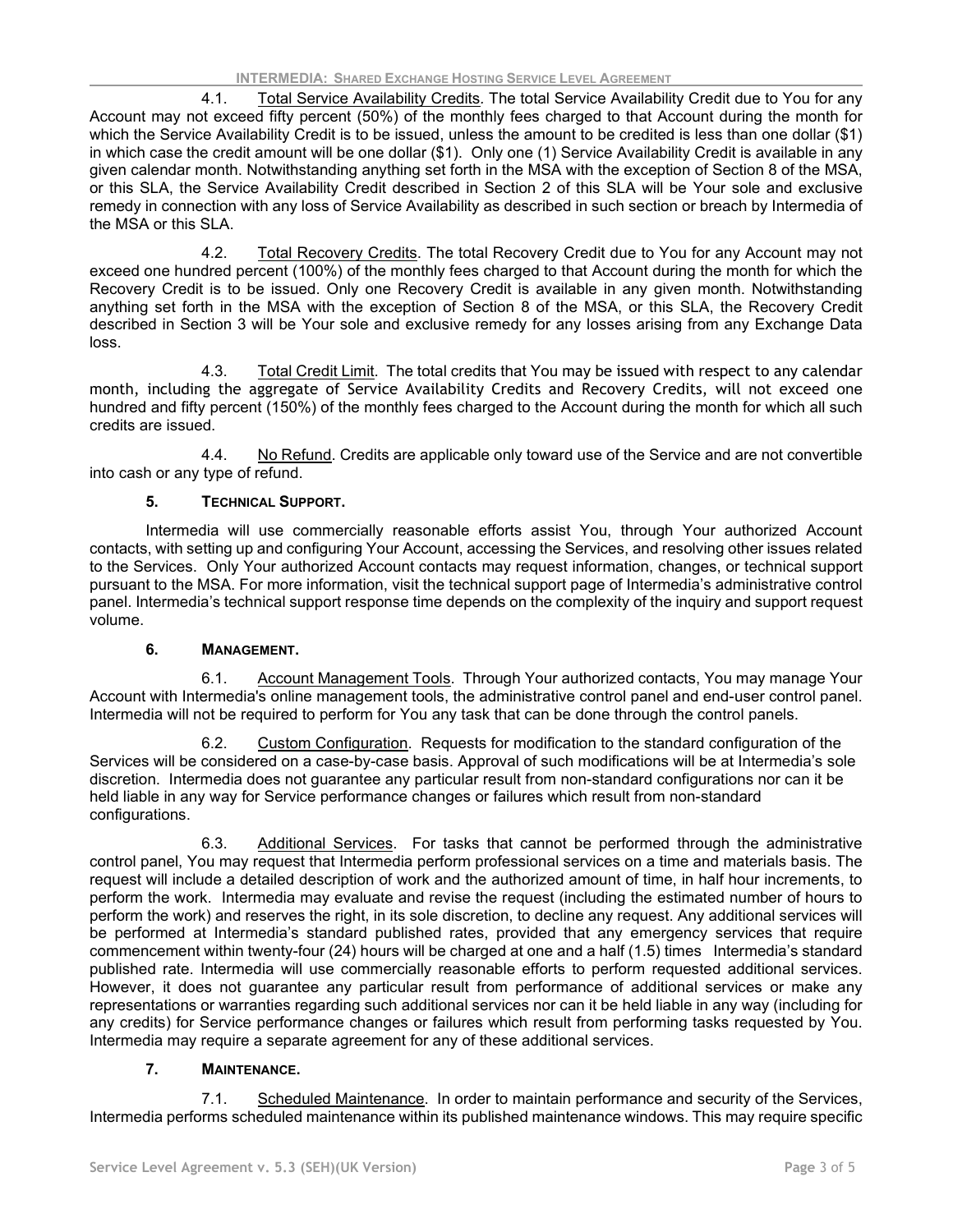Services to be suspended during the maintenance period. Loss of Service Availability due to scheduled maintenance will not be included in the calculation of Service Availability. Intermedia will use commercially reasonable efforts to notify You in advance of any scheduled maintenance that may adversely affect Your use of the Services.

7.2. Emergency Maintenance. Intermedia may need to perform emergency maintenance, including security patch installation or hardware replacement. Intermedia will not be able to provide You with advanced notice in case of emergency maintenance. Loss of Service Availability due to emergency maintenance will be excluded from calculations for Service Availability.

## **8. STORAGE CAPACITY; DATA TRANSFER; SERVER RESOURCES.**

Each Account is allotted storage capacity and data transfer amounts on Intermedia's servers according to the Service and related options selected by You. This storage size and data transfer allotments can be increased through the administrative control panel for an additional charge up to the maximum amount allowed for the Service and related options. The servers may stop accepting, processing, or delivering Data, including email messages, when such set allotment or the purchased limit is reached thus causing a loss of Service Availability or Data loss. Intermedia will not be responsible for such loss of Service Availability or Data losses, and such loss of Service Availability will be excluded from calculations for Service Availability. The amount of data stored in a mailbox or a folder affects client and server performance. Large mailboxes or data storage may respond slower to user requests or cause client non-responsiveness while the data is processed. Unlimited capacity allocation per plan is subject to technical limitations of the software used to access such capacity. Intermedia has no control over software limitations imposed by a software manufacturer. Unlimited mailboxes or data storage capacity may not be used for archiving services; specific archiving products and services need to be purchased for archiving.

## **9. CERTAIN LIMITATIONS.**

9.1. Anti-Virus Checking. Intermedia uses commercially reasonable efforts to maintain thirdparty, anti-virus software. This software is configured to scan all inbound messages sent between Exchange mailboxes on the server. If a virus is detected or if a message attachment cannot be scanned (for example, when it is encrypted or corrupted), the message and its attachments may be permanently deleted. For Secure Mail product customers, encrypted messages will not be deleted except upon Your action to do so. Intermedia advises You to use up-to-date, local anti-virus software. Intermedia is not responsible for any damages to Your hardware, software or systems or for loss of Data due to viruses, including infection of end-user devices or lost or corrupted messages.

9.2. Anti-Spam Message Filter. Intermedia uses commercially reasonable efforts to maintain third-party anti-SPAM software on its servers. This software is configured to check all incoming messages according to the SPAM-detecting heuristics provided with the software. Intermedia is not responsible for any damage, loss or inconvenience You suffer due to anti-SPAM filtering, including lost or corrupted messages. SPAM settings are also configurable by You, and Intermedia is not responsible for any deleted messages or messages not received as a result of SPAM settings configured by You.

9.3. Wireless Exchange Server Access. As an add-on Service, Intermedia may provide wireless access to the Exchange server through the use of third-party software. Limited customer control of wireless Exchange server access and configuration may be available through the administrative control panel. Success in configuration and set up of wireless Exchange server access is highly dependent upon the device and the wireless access provider chosen by You. As a result, Intermedia does not guarantee access through this method and any loss of Service Availability through wireless access will be excluded from calculations for Service Availability.

## **10. DATA RESTORATION FROM BACK-UP REQUEST.**

Intermedia conducts regularly scheduled backups related to the Services but does not guarantee their availability to You. Server backup scope and scheduling is at Intermedia's sole discretion. Data restore requests initiated by You may be initiated through the administrative control panel as an extended service request, subject to availability of the relevant Data. **INTERMEDIA DOES NOT MAINTAIN HISTORICAL BACK-UP COPIES FOR THE PURPOSE OF POINT IN TIME DATA RECOVERY. INTERMEDIA STRONGLY URGES OUR CUSTOMERS TO BACK-UP THEIR ACCOUNT DATA (INCLUDING ALL MAILBOX AND PUBLIC FOLDER DATA) THEMSELVES OR TO ARRANGE FOR THIRD-PARTY BACKUP SERVICES.**